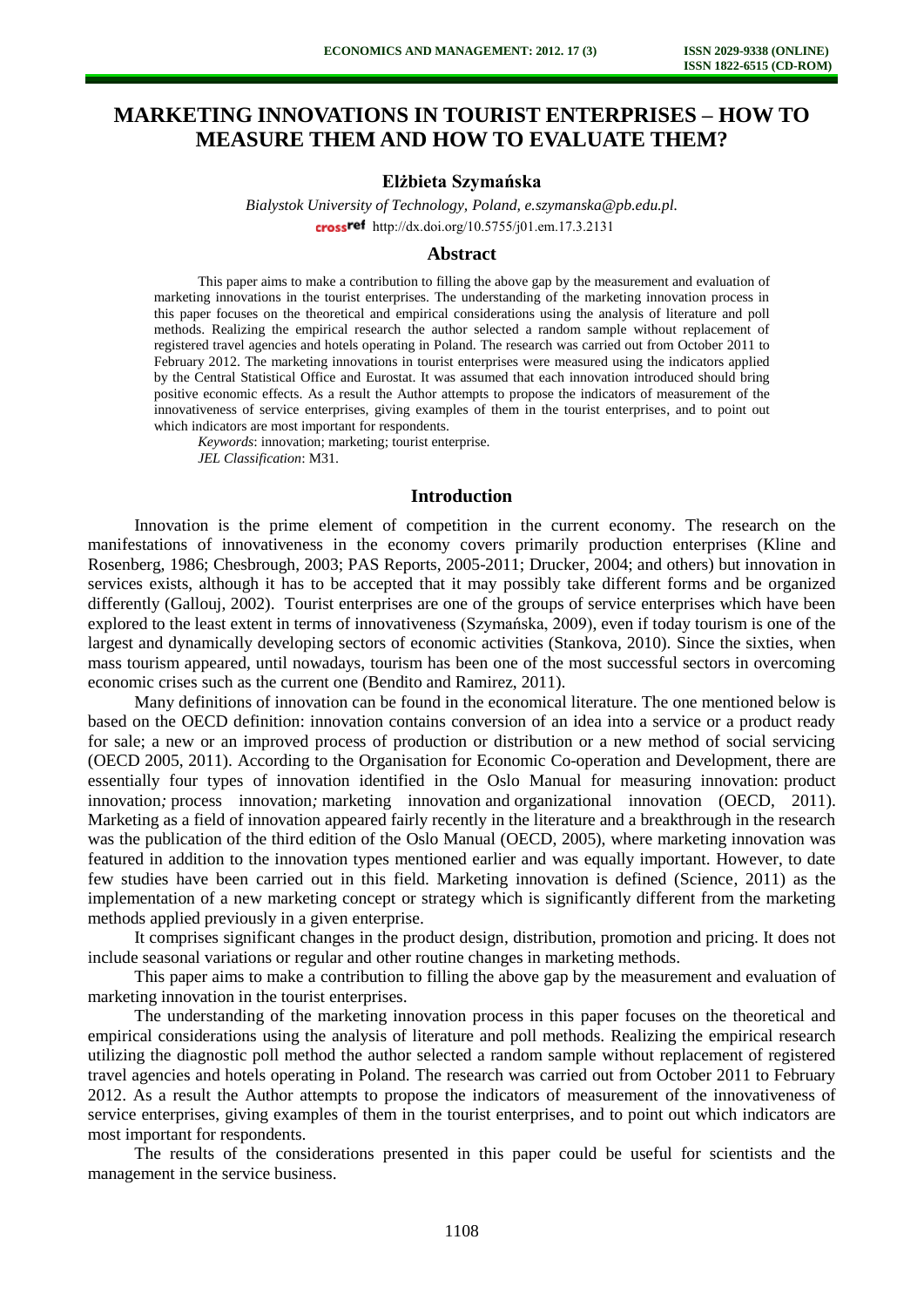# **Research field and method**

In the business literature in recent years there was more and more evidence demonstrating that in the hypercompetitive environment of the providers of substitutive products it is exactly marketing that enables them to become distinct on the market and to gain a market advantage (Bernacik, 2001). According to the America Marketing Association, marketing is the activity, set of institutions, and processes for creating, communicating, delivering and exchanging offerings that have value for customers, clients, partners and society at large (AMA, 2007).

As the marketing practice evolved from product marketing to relationship marketing and CRM (*customer relationship management*), terabytes of data, collected, inter alia, using modern information technology, accumulated (Bernacik, 2002). Indeed, the understanding and enhancing of the customer value for a company is not a simple function of the quantity of information collected. The capacity to analyse and use data does not increase at the same pace; thus, a sort of a gap in knowledge arises, which is often filled by marketing intuition. Thus, Shaw encourages companies to carry out a very inquisitive, multi-level analysis of measures designed to better understand the market and the customer (Shaw, 2001). It is important for the company to know whether customers attribute importance to such factors as quality, innovations, prizes and service, before it decides to invest resources for this purpose. Special consideration should be given to the innovations introduced in the scope of marketing, since companies measure those processes and phenomena that they consider important for their future and their present market position. This also concerns marketing. Following this train of thought, a company's declarations about its continuous care of customer satisfaction are completely groundless, if it is has no tool to measure the customer satisfaction (Bernacik, 2002). The generally used market research tends to track products rather than customers; this may generate costs to introduce innovations which bring no expected effects.

For several reasons, the tourism market was chosen as the research area. Tourism plays an increasingly large role in the global economy. In spite of occasional shocks, international tourist arrivals have shown virtually uninterrupted growth: from 25 million in 1950, to 277 million in 1980, to 435 million in 1990, to 675 million in 2000, and currently to 940 million in 2010 (UNWTO, 2011).

Today, the business volume of tourism equals or even surpasses that of oil exports, food products or automobiles (WTO, 2012). Tourism has become one of the major players in international commerce, and represents at the same time one of the main income sources for many developing countries. This growth goes hand in hand with an increasing diversification and competition among destinations, which makes it necessary to introduce innovations. This was pointed out by C. Józefiak (Józefiak, 2006), who indicated the dependence between innovativeness and competitiveness; the stronger the competition, the greater the need to introduce innovation; the weaker the competition, the lesser the need. As a typically service-based and, moreover, exceptionally interdisciplinary sector, tourism is also an important and very prospective labour market. Its importance is augmented by the fact that, in addition to job generation in its sector, it also drives the economic effects in many other fields of the economy and is a factor which actively determines the socio-economic development of less developed regions (Alejziak, 2003). Despite its so large importance for the economy, it is only in the last two decades that tourism became the subject matter of economists' considerations, but little attention was paid to the innovations introduced by tourist enterprises (Szymańska, 2009).

The research was done on two groups of tourist enterprises: accommodation sites and entities which organise and intermediate tourism, which are alternatively referred to here as travel agencies. A hotel is an accommodation site located mainly in an urban built-up area which offers at least 10 rooms, with most of places in single or double rooms, providing a wide range of services related to the customers' sojourn, including food provision services (Innovative activities, 2005, 2011). In most general terms, travel agencies can be defined as economic entities the only or the main business of which is to render services in the scope of the organisation or intermediation of sales in tourism (Konieczna – Domańska, 2008) .

Empirical studies were limited to the area of north-eastern Poland, where 84 entities carried out their business, in accordance with the data held at the Central Records of tourism organisers and intermediaries (Central Records, 2012). In turn, 21 classified hotels were registered in Podlaskie Province (Directions, 2011).

Data were collected through their direct acquisition by pollsters who visited all the registered entities. It was possible to obtain data from 11 hotels, representing 52% of the population, and from 21 entities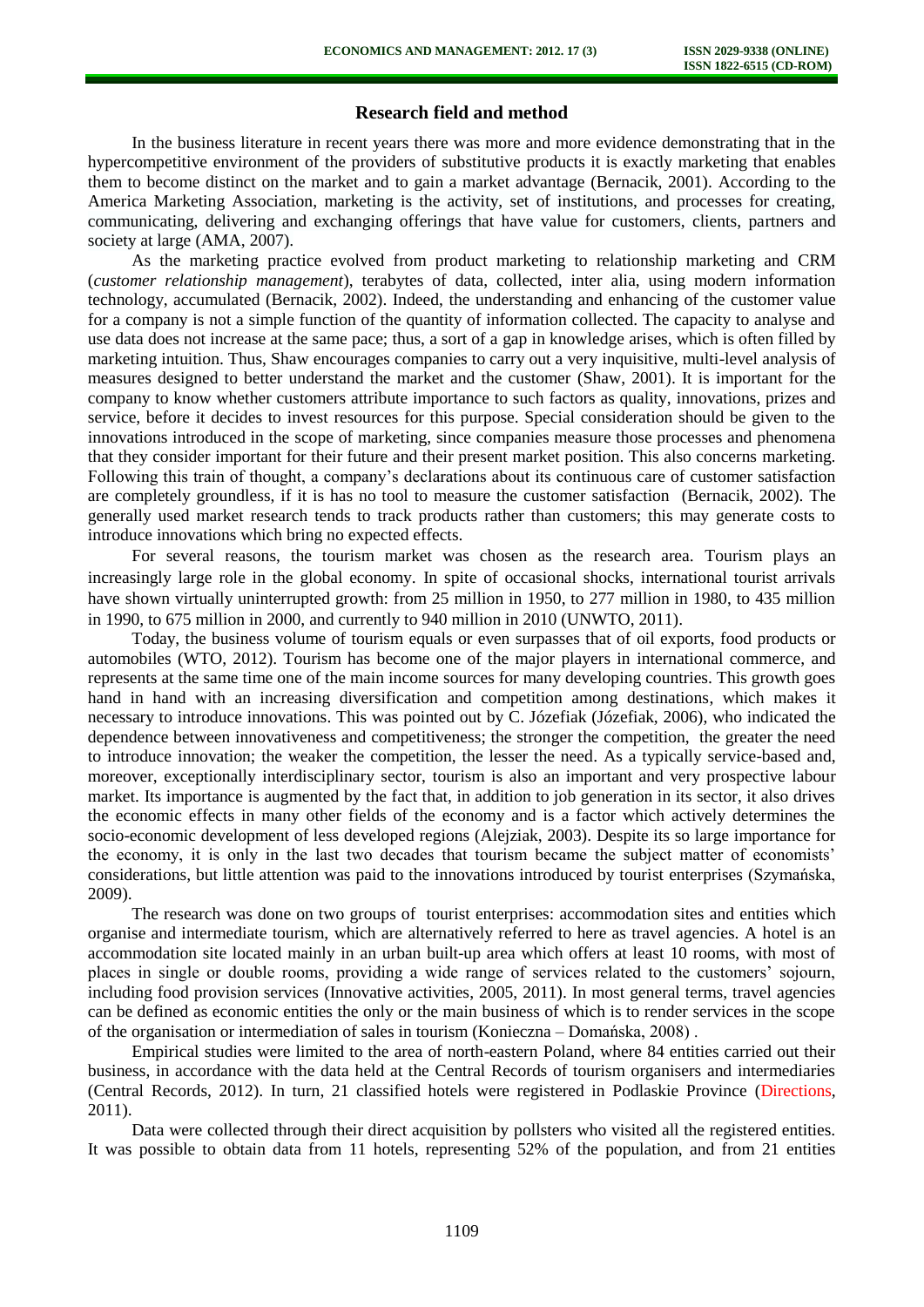engaged in the organization and intermediation, representing 25% of the population. Reliable results were obtained from a total of 32 tourist enterprises, representing a 30% response.

The research tool was a survey questionnaire including questions about the types of the innovations introduced, listing their types and giving examples. The respondents were expected to give specific innovations introduced in 2009-2011 and also to evaluate the scale at which a given innovation was introduced: an innovation at the global, national, regional or firm levels. In addition, in accordance with the definition of innovation adopted in the Oslo Manual, each of the changes mentioned above is regarded as innovation, although the last category mentioned may give rise to certain doubts and some economists (Meredyk, 2003) are unwilling the treat a novelty at the level of the firm as innovation.

It was assumed that the frequency of introducing marketing innovations in the following four areas could be used to measure the marketing innovativeness at service enterprises (Innovative activities, 2011):

- new promotion media or techniques,
- new methods for the distribution of offers,
- new sales channels,
- new service pricing methods.

The respondents were also expected to indicate economic effects for individual innovations, choosing from three options: the introduction of an innovation brought higher revenues, there were losses and it had no effect on the economic result. The respondents were also asked to present the innovations planned until 2014.

#### **How to measure marketing innovations in tourist enterprises?**

According to the definition in the Oslo Manual (OECD, 2005), an enterprise should be considered innovative in terms of marketing innovation when over successive three years it implemented at least one marketing innovation.

How can the level of marketing innovations in enterprises be measured? Apparently, it would seem that it is simple to answer this question. The measurement can be carried out by examining the number of the introduced innovations of this type. However, how can innovations that are novelties at the level of the firm be compared with those with a global range? Both measures, i.e. the number of innovations introduced and their range, are applied in the relevant literature (OECD, 2005 and 20011; GUS, 2011, Szymańska, 2009).

However, the problem lies in the determination of the range of the innovation introduced, as indicated by the entrepreneur whose knowledge of the world market, and even the national market, may be limited. This problem is particularly conspicuous in the case of micro-enterprises and the overwhelming majority of tourist enterprises were such micro-enterprises, i.e. 84% (out of 25 respondents), who answered this question; 4 (16%) were small enterprises (2 companies), there was one small company and one in the "others" group (Szymańska, 2009; Institute of Tourism, 2010).

Therefore, when determining the innovativeness level of an enterprise the Author considered both indicators, i.e. both the number of innovations introduced and their range.



**Figure 1.** The number of innovations introduced in the enterprises surveyed in 2009-2011 *Source:* self-elaborated on the basis of the surveys performed

Almost half the respondents (47%) introduced at least one marketing innovation in 2009-2011, while 19% introduced several innovations of this type in the research period. However, there were certain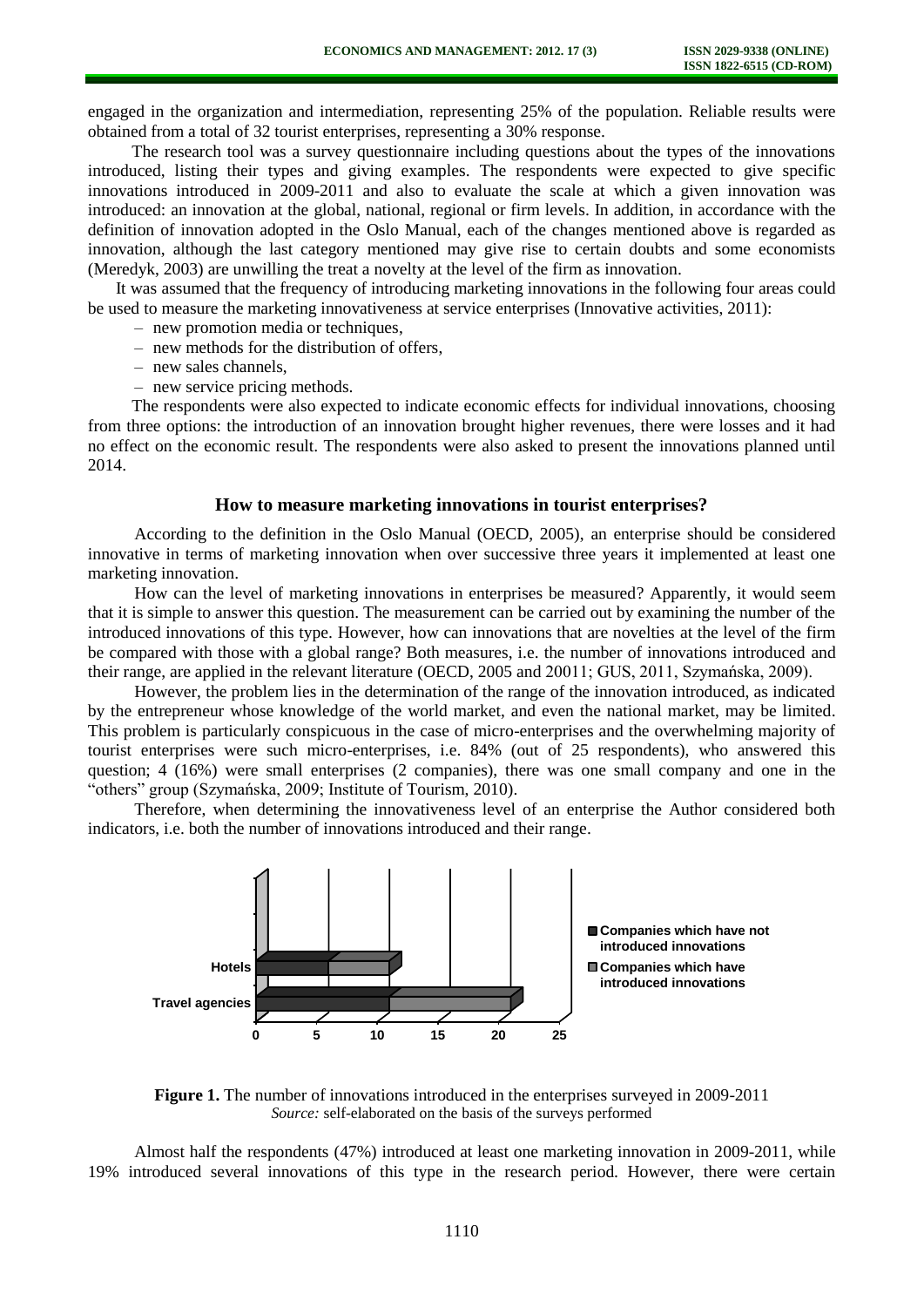differences among the particular groups of enterprises, since marketing innovations were introduced by 10 entities engaged in organization and intermediation (48%), while 5 accommodation sites (45%) declared that they had introduced innovations of this type. However, accommodation sites can be considered more innovative in terms of marketing, since they introduced a total of 16 innovations; accordingly, there were 1.45 marketing innovations on average per site, whereas each entity engaged in organization and intermediation introduced 0.67 on average of innovations of this type.

In the survey, a single-choice was proposed regarding the range of innovations for each type of marketing innovation, distinguishing among the global, national, regional and firm levels. Usually, the global, market and firm ranges are distinguished in the literature (GUS, 2011); however, the Author thought that it would be desirable to divide the ranges of market innovations introduced into national and regional ones - and the research confirmed that it was correct to do so.



**Figure 2.** The range of marketing innovations introduced in the enterprises examined, in 2009-2011 *Source:* self-elaborated on the basis of the surveys performed

The range of innovations indicated by the respondents mainly represented novelties at enterprise level, since their share was largest, i.e. 58%; specifically, they represented 76% of the group of accommodation sites and 36% of the group of travel agencies. Equally frequently travel agencies indicated innovations with a national range and no company introduced an innovation with a global range. Innovations mainly represented new sales channels (the establishment of new outlets/branches, outsourcing, new booking platforms) and new promotion media and techniques (marketing using community portals, Google business cards, change of the graphic design of the website). No entity engaged in the organization and intermediation of tourism introduced new service pricing methods in the research period.

# **How to evaluate marketing innovations in tourist enterprises?**

As a result of the introduction of a marketing innovation, the number of new customers may grow, the existing customers may become more interested in the offer and the customer satisfaction may be maximised (Nowakowska, 2004). P. F. Drucker perceives an innovation as a purposeful task subject to systematic and organised work and as a tool for the achievement of positive economic effects even at the micro-economic level (Drucker, 2004). We must admit that Drucker is right in saying that the innovation introduced should be reflected in a positive financial result. W. A. Szalkiewicz and K. Skoneczek (Szlakiewicz & Skoneczek, 2010) propose the evaluation of the benefits brought by the innovations introduced by means of a dynamic indicator of innovativeness. In their opinion, this measurement should be based on easily accessible data from the accounting system which describe both the costs incurred for the activity of this type and the economic effects achieved. The source of information for the evaluation of the profitability of the innovation introduced include: the revenues from sales, the costs of the products sold, the operating profit, the labour costs, the depreciation and net value of assets.

It should be realised that sometimes it is difficult to evaluate in a short time the effects of an innovation, if they do not relate to the sales of products – for two reasons. Firstly, the innovation introduced may fail to have a positive effect on the financial result; on the contrary: most innovations mean costs to be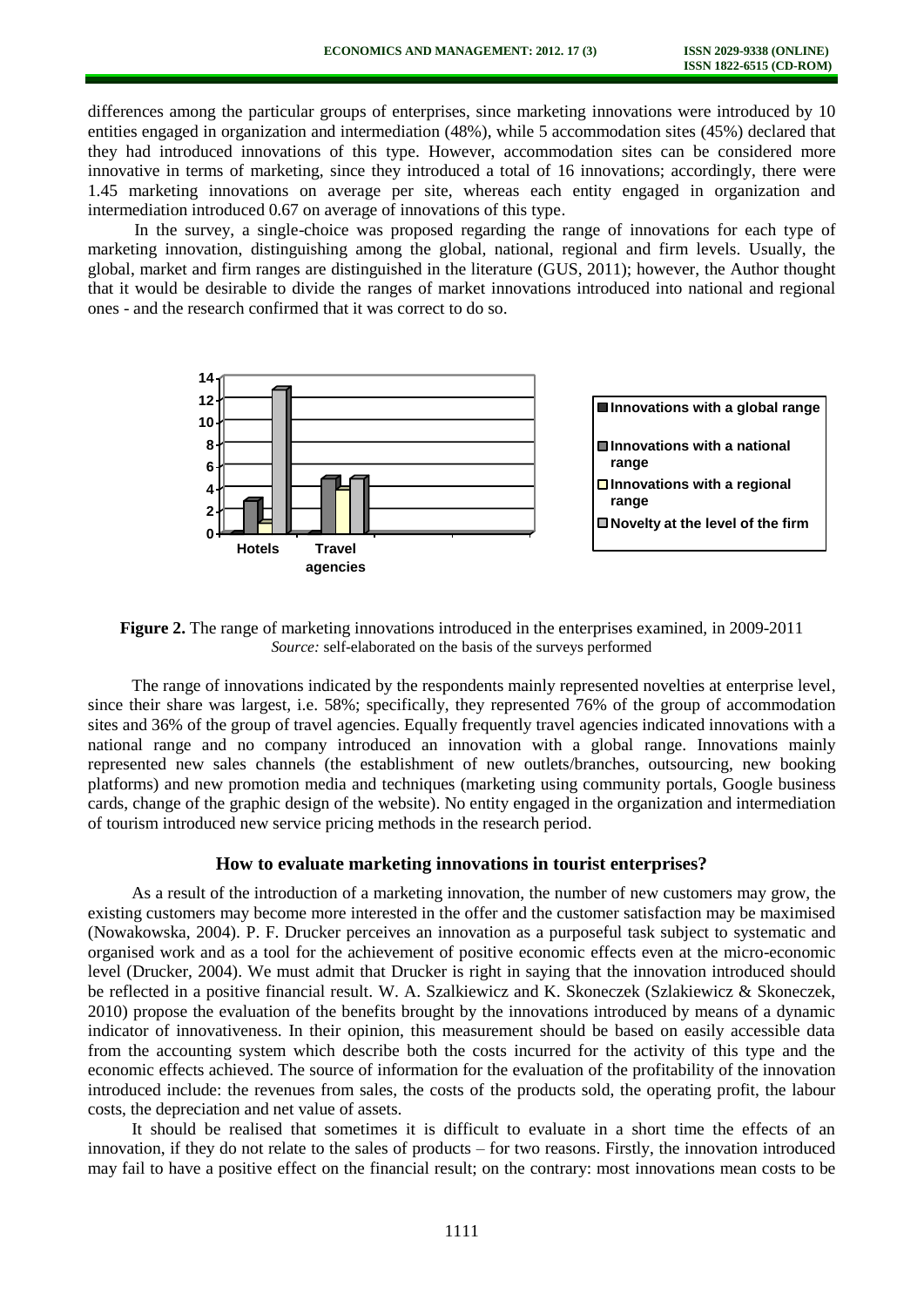incurred. Secondly, the effects of the introduction of an innovation may be impossible to identify or difficult to measure, e.g. they may require market research. However, at a micro-enterprise it is possible with large probability to evaluate the benefits arising from the introduction of an innovation and the overwhelming majority of respondents are micro-enterprises.

The Author assumed that the best method for the evaluation of the innovation introduced was its positive effect on the financial result of an enterprise; therefore, for each type of innovation the respondents were expected to indicate economic effects. In addition, it should pointed out that no measurement method is perfect and their imperfection lies primarily in the ambiguity of the issues examined (cf. Szlakiewicz & Skoneczek, 2010). The respondents were asked to choose from the three options: higher profit, loss and no effect. The result of the survey is given in Figure 3.



**Figure 3.** The effectiveness of marketing innovations introduced in 2009-2011 *Source:* self-elaborated on the basis of the surveys performed

The overwhelming majority of respondents indicated positive financial effects brought by the marketing innovations introduced, since as much as 88% of innovations caused an increase in the profits of the enterprises surveyed and only 12% of these innovations had no effect on their economic results. Therefore, it can be recognised that marketing innovation is profitable.

An important question emerges here: if marketing innovations are so profitable, why so few entities plan to implement them in the near future? The prediction period covered the nearest three years, specifically 2012-2014. Only three companies said that they planned to introduce innovations in the field of marketing, representing barely 10% of the respondents. This issue seems to deserve further, more in-depth research.

# **Conclusions**

In summing up the above considerations and taking into account the results of empirical studies, it can be said that the level of the marketing innovativeness in enterprises can be investigated by calculating the frequency of the innovations introduced and indicating their range. Moreover, in the latter case, it seems well-advised to distinguish innovations with a global, national and regional range. A controversial issue is the smallest range of the novelty at the level of the firm; however, there is no doubt that if this category were dropped the statistical number of innovations would fall significantly, since most of innovations indicated by the respondents involved changes at the level of the firm. Nevertheless, when considering the evaluation of the effectiveness of the innovations introduced as proposed here, i.e. indicating the economic result obtained due to the innovation introduced, the overwhelming majority of them brought benefits. Therefore, it should be said that the most innovative enterprises in terms of marketing are those that most often introduce innovations at the global scale, contribute to a higher economic result of the enterprises and are introduced in all the four areas: the use of new methods for the distribution of offers, the use of new promotion media or techniques, the application of new service pricing methods and the establishment of new sales channels.

The following conclusions can be drawn from empirical surveys:

- almost half the respondents (47%) introduced at least one marketing innovation in the research period, while 19% implemented several innovations of this type,
- the range of innovations indicated by the respondents mainly involved novelties at the level of the firm, since their number was the largest, i.e. 58%; moreover, in the group of accommodation sites they represented 76% in contrast to 36% in the group of travel agencies,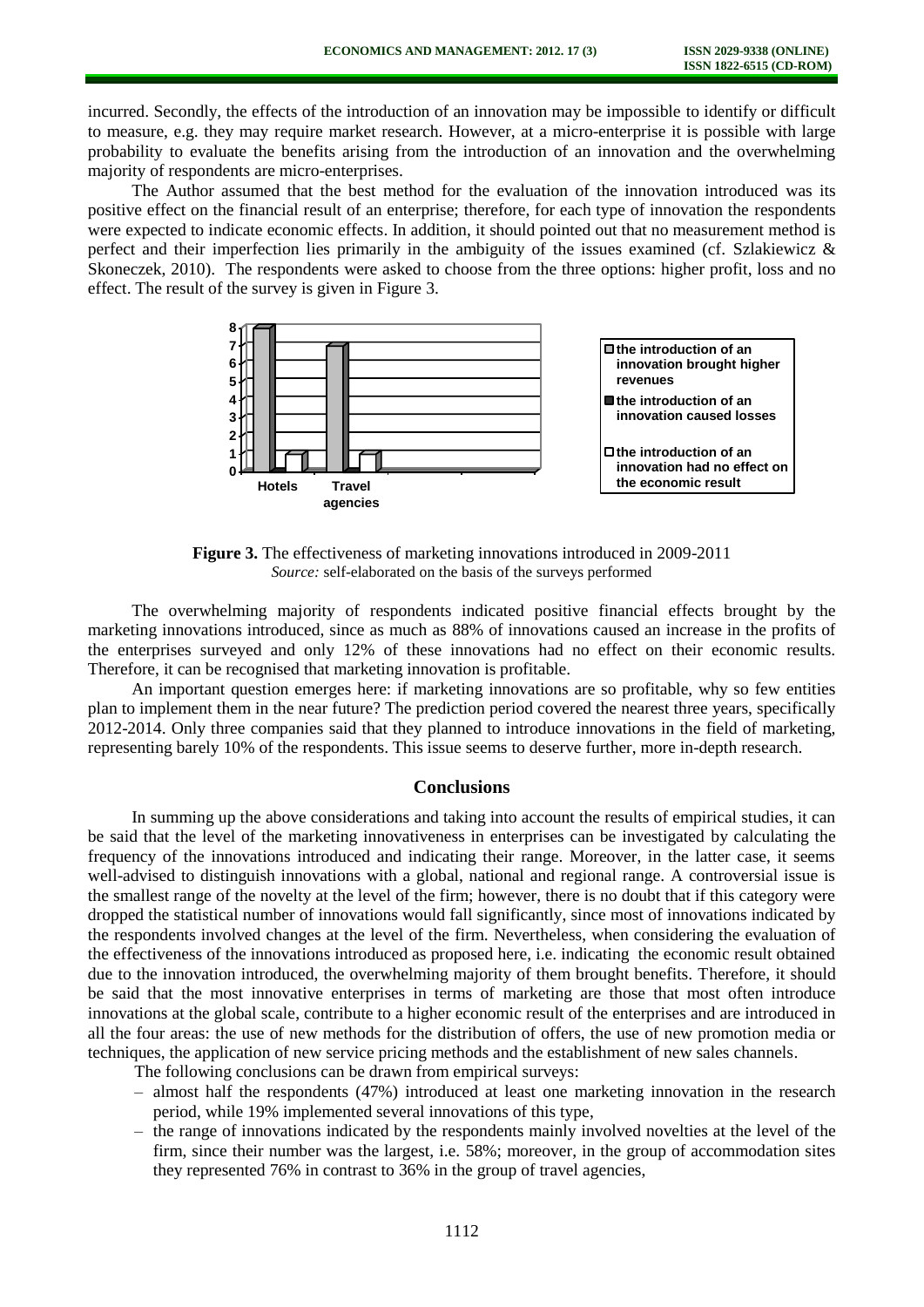- none of the companies examined implemented a marketing innovation at the global scale,
- the respondents clearly distinguished between innovations with a national versus regional range, although the innovations implemented were most often those representing novelties at the level of the firm itself,
- 88% of marketing innovations caused an increase in the revenues of the enterprises examined, only 12% of these innovations had no effect on their economic result and none of them generated losses,
- barely 10% of the respondents plan to introduce marketing innovations until 2014.

Conclusions of a general nature can also be drawn from the empirical studies performed. First of all, the enterprises examined are significantly different, as a result of the character of their activities; therefore, research should be continued for hotels and travel agencies separately. It should also be noted that the respondents found it difficult to assign innovations to particular ranges, particularly to distinguish between sales channels and new methods for the distribution of offers; therefore, it seems correct to combine these areas in the course of further studies or to define (specify) them in a slightly different manner in the economic literature. Another clearly conspicuous factor is a shortage of comparative research on innovations in the tourist services market; in the light of this, such research should be continued and enhanced.

This paper is a voice in the discussion about the development of marketing innovation in enterprises and can be useful in creating marketing innovation not only in tourist companies, but also other service companies.

#### **References**

- 1. Alejziak, W., & Marciniec, T. (2003). Międzynarodowe organizacje turystyczne (International Tourist Organisations – in Polish), (p. 5). Kraków: F. H. U. Albis.
- 2. AMA Definition Marketing. (October, 2007). American Marketing Association, available on: [http://www.marketingpower.com/AboutAMA/Pages/DefinitionofMarketing.aspxx,](http://www.marketingpower.com/AboutAMA/Pages/DefinitionofMarketing.aspxx) accessed on 01.03.2012.
- 3. Bendito V.V. F., & Ramirez A.M. (2011). New campaigns of tourism promotion and marketing. The importance of specialization in the image of European brochures. Economics and Management, 16.
- 4. Bernacik M., Szansa dla marketingu (An opportunity for marketing in Polish). Modern Marketing. 02/2002, available on: [http://www.modernmarketing.pl/index.php?pg=arta&magnr=200202&artnr=04,](http://www.modernmarketing.pl/index.php?pg=arta&magnr=200202&artnr=04) accessed on 01.03.2012
- 5. Centralna Ewidencja Organizatorów Turystyki i Pośredników Turystycznych (Central Records of Tourism Organisers and Tourism Intermediaries – in Polish) (2012). [http://www.turystyka.gov.pl/Raporty/istatystyki.aspx,](http://www.turystyka.gov.pl/Raporty/istatystyki.aspx) status on 16.09.2011.
- 6. Chesbrough H. (2003). Open Innovation: The New Imperative for Creating and Profiting from Technology. Harvard Business School Press.
- 7. Drucker P. F. (2004). Natchnienie i fart, czyli innowacja i przedsiębiorczość (Innovation and entrepreneurship: practice and principles – in Polish) Warsaw: Studio EMKA Publishing House.
- 8. Działalność innowacyjna przedsiębiorstw w latach 2006-2009 (The Innovation Activity of Enterprises in 2006- 2009 - in Polish). (2011). Warsaw: GUS, available on: [www.stat.gov.pl,](http://www.stat.gov.pl/) accessed on 29.12.2011.
- 9. Działalność innowacyjna przedsiębiorstw w sektorze usług w latach 2001-2003 (The Innovation Activity of Enterprises in the Service Sector in 2001-2003 - in Polish). (2005). Warsaw: GUS. available on: [www.stat.gov.pl,](http://www.stat.gov.pl/) accessed on 29.12.2011.
- 10. Eurostat. (2011). [http://epp.eurostat.ec.europa.eu/portal/page/portal/statistics/themes,](http://epp.eurostat.ec.europa.eu/portal/page/portal/statistics/themes) accessed on 9.11.2011
- 11. Gallouj F. (2002). Innovation in services and the attendant old and new myths. The Journal of Socioeconomics. Vol. 31, Issue 2.
- 12. Green Paper on Innovation (December 1995). European Commission. p. 4; Green Paper on Innovation, [http://europa.eu/documents/comm/green\\_papers/pdf/com95\\_688\\_en.pdf](http://europa.eu/documents/comm/green_papers/pdf/com95_688_en.pdf)
- 13. Józefiak C. (2006). Efektywność zależy od stopnia konkurencyjności (The effectiveness depends on the degree of competitiveness – in Polish). Gazeta Prawna – a 2006 attachment on "500 most innovative Polish companies", pp. 32-33.
- 14. Kline S. J., & Rosenberg N. (1986). An Overview of Innovation. In: The Positive Sum Strategy: Harnessing Technology for Economic Growth, R. Landau, N. Rosenberg (eds.). Washington: National Academy Press.